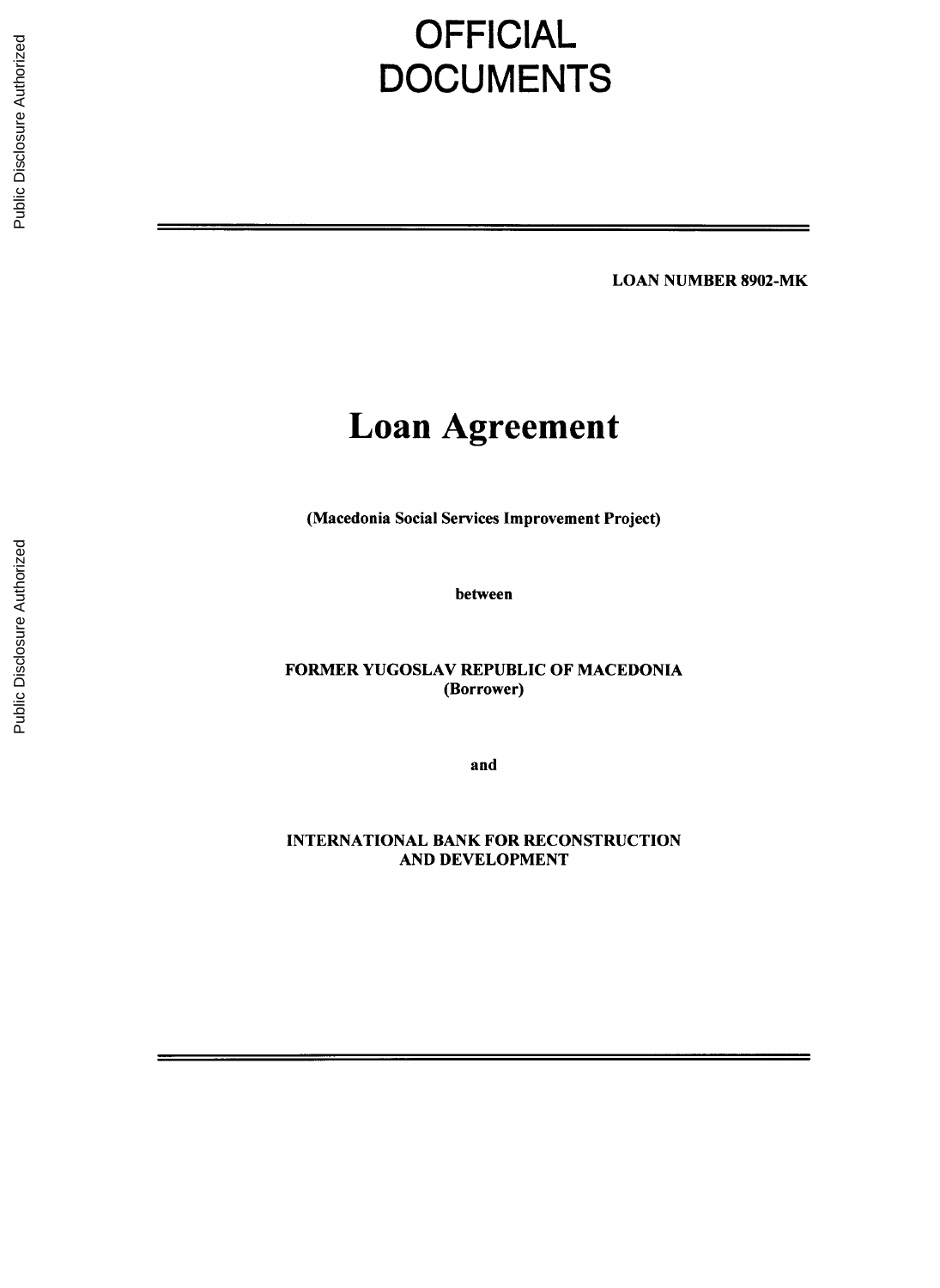#### **LOAN AGREEMENT**

**AGREEMENT** dated as of the Signature Date between the BORROWER and **INTERNATIONAL** BANK FOR **RECONSTRUCTION AND DEVELOPMENT** ("Bank"). The Borrower and the Bank hereby agree as follows:

#### **ARTICLE I-GENERAL CONDITIONS: DEFINITIONS**

- **1.01.** The General Conditions (as defined in the Appendix to this Agreement) apply to and form part of this Agreement.
- 1.02. Unless the context requires otherwise, the capitalized terms used in this Agreement have the meanings ascribed to them in the General Conditions or in the Appendix to this Agreement.

#### **ARTICLE II-LOAN**

- 2.01. The Bank agrees to lend to the Borrower the amount of twenty-eight million seven hundred thousand Euro **(E28,700,000),** as such amount may be converted from time to time through a Currency Conversion ("Loan"), to assist in financing the project described in Schedule **<sup>I</sup>** to this Agreement ("Project").
- 2.02. The Borrower may withdraw the proceeds of the Loan in accordance with Section **III** of Schedule 2 to this Agreement.
- **2.03.** The Front-end Fee is one quarter of one percent *(0.25%)* of the Loan amount.
- 2.04. The Commitment Charge is one quarter of one percent **(0.25%)** per annum on the Unwithdrawn Loan Balance.
- **2.05.** The interest rate is the Reference Rate plus the Variable Spread or such rate as may apply following a Conversion; subject to Section 3.02(e) of the General Conditions.
- **2.06.** The Payment Dates are May **15** and November **15** in each year.
- **2.07.** The principal amount of the Loan shall be repaid in accordance with Schedule **3** to this Agreement.

#### **ARTICLE 111-PROJECT**

**3.01.** The Borrower declares its commitment to the objectives of the Project. To this end, the Borrower shall carry out the Project, through the MLSP, in accordance with the provisions of Article V of the General Conditions and Schedule 2 to this Agreement.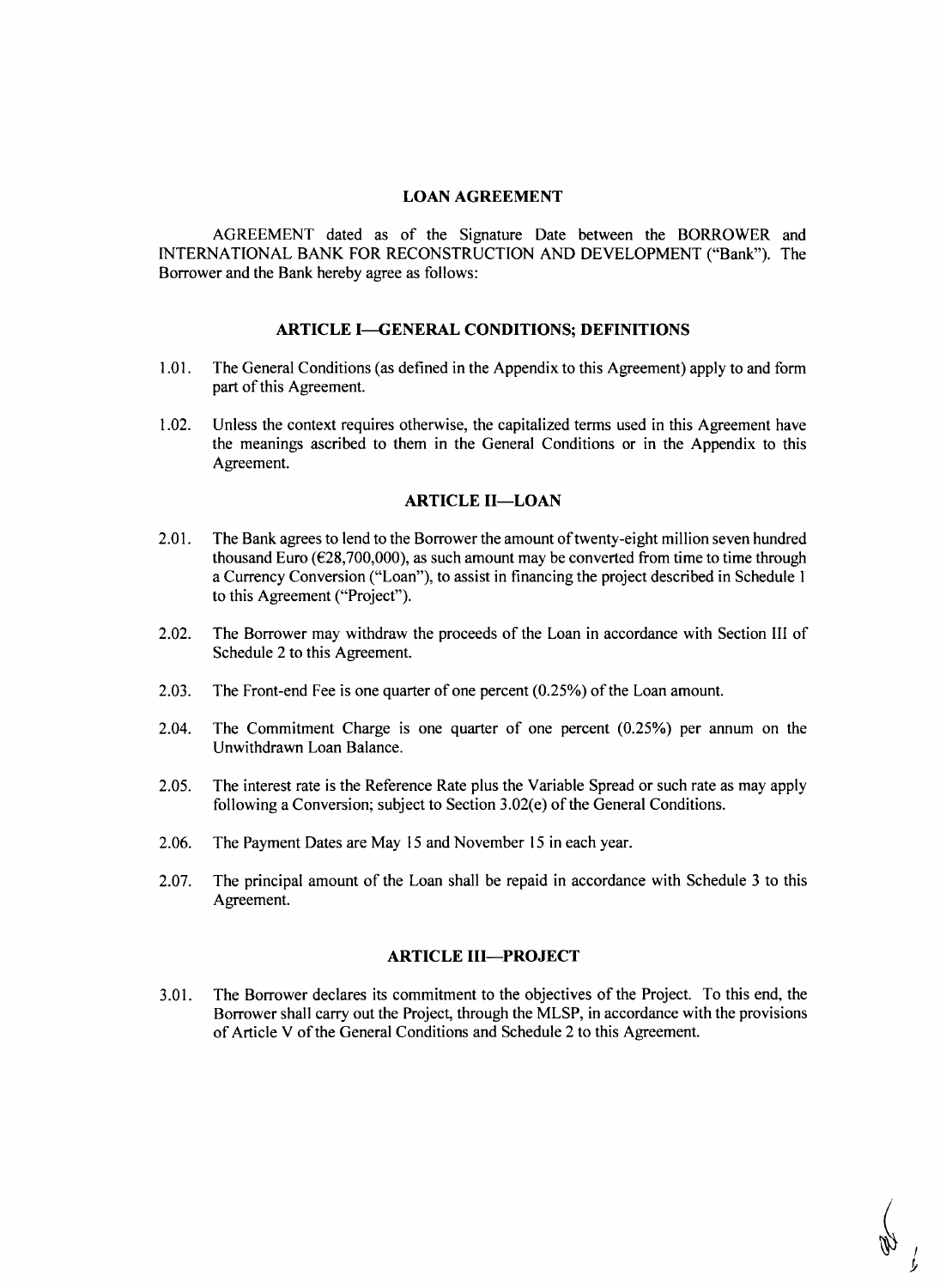#### **ARTICLE IV-EFFECTIVENESS; TERMINATION**

- 4.01. The Additional Conditions of Effectiveness consist of the following:
	- (a) Project Operational Manual has been adopted **by** the Borrower in a manner acceptable to the Bank; and
	- **(b)** the **PMU** has been established in a manner acceptable to the Bank.
- 4.02. The Effectiveness Deadline is the date ninety **(90)** days after the Signature Date.

## **ARTICLE** V- **REPRESENTATIVE; ADDRESSES**

- **5.01.** The Borrower's Representative is its Minister of Finance.
- **5.02.** For purposes of Section **10.01** of the General Conditions: (a) the Borrower's address is:

Ministry of Finance Dame Gruev 12 **1000 Skopje;** and

**(b)** the Borrower's Electronic Address is:

Facsimile: E-mail: **+389** 2 **3255-721** finance@finance.gov.mk

**5.03.** For purposes of Section **10.01** of the General Conditions: (a) the Bank's address is:

International Bank for Reconstruction and Development **1818** H Street, N.W. Washington, D.C.20433 United States of America; and

**(b)** the Bank's Electronic Address is:

Telex: Facsimile: E-mail: 248423(MCI) or **1-202-477-6391** mmantovanelli@worldbank.org 64145(MCI)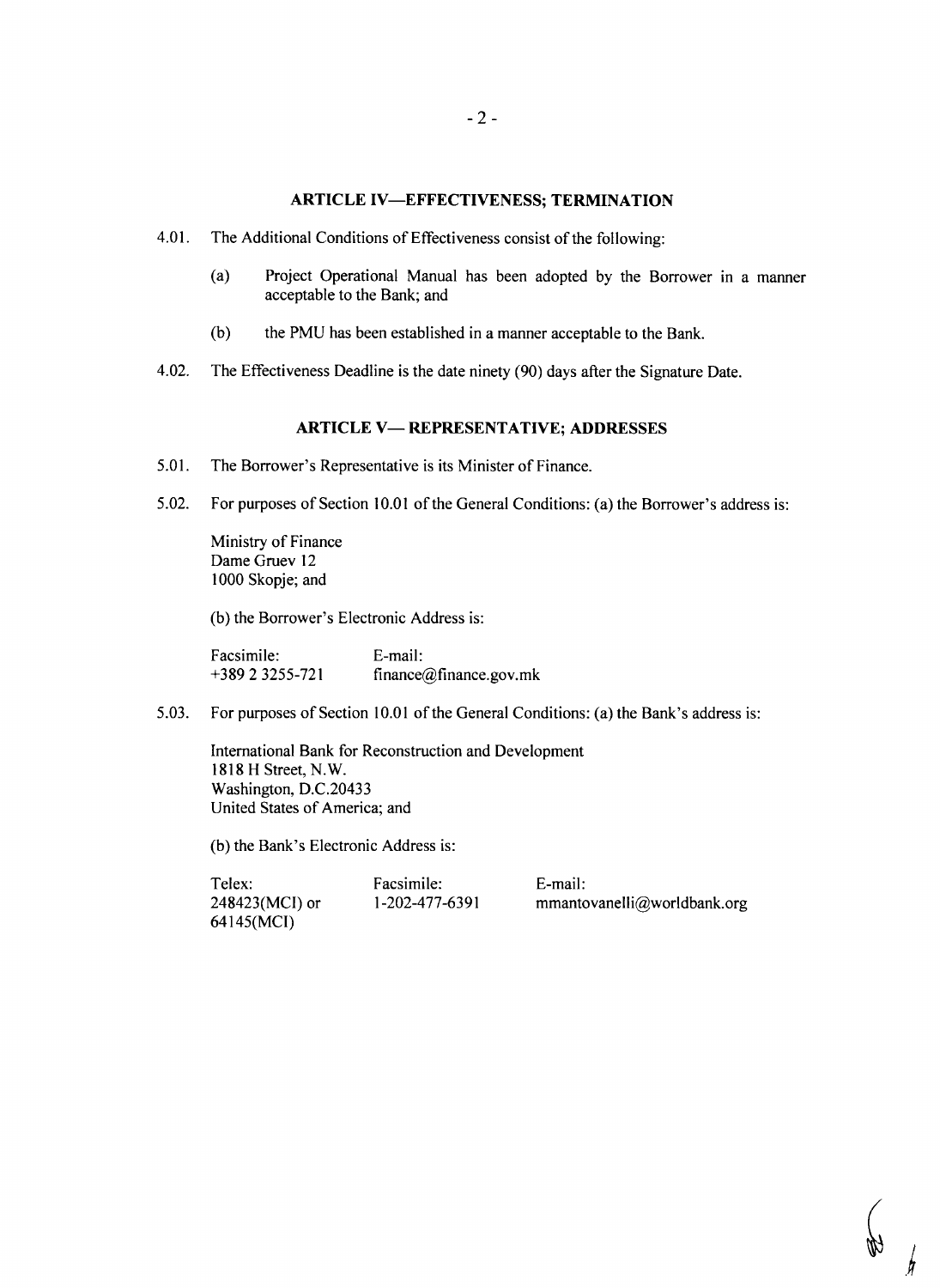AGREED as of the Signature Date.

## BORROWER

**By**

| By                     | xw/                              |  |  |  |
|------------------------|----------------------------------|--|--|--|
|                        | <b>Authorized Representative</b> |  |  |  |
| Name: DRAGAN TEVDCYSKI |                                  |  |  |  |
|                        | Title: MINISTER OF FINANCE       |  |  |  |
|                        | Date: <u>CCTUBER 2,2018</u>      |  |  |  |

## **INTERNATIONAL** BANK FOR **RECONSTRUCTION AND DEVELOPMENT**

**By** ショレム ∠ Authorized Representative Name: MARCU MANTOYANELLI Title: COUNTRY MANAGER Date: <u>CCTOBER 2, 2015</u>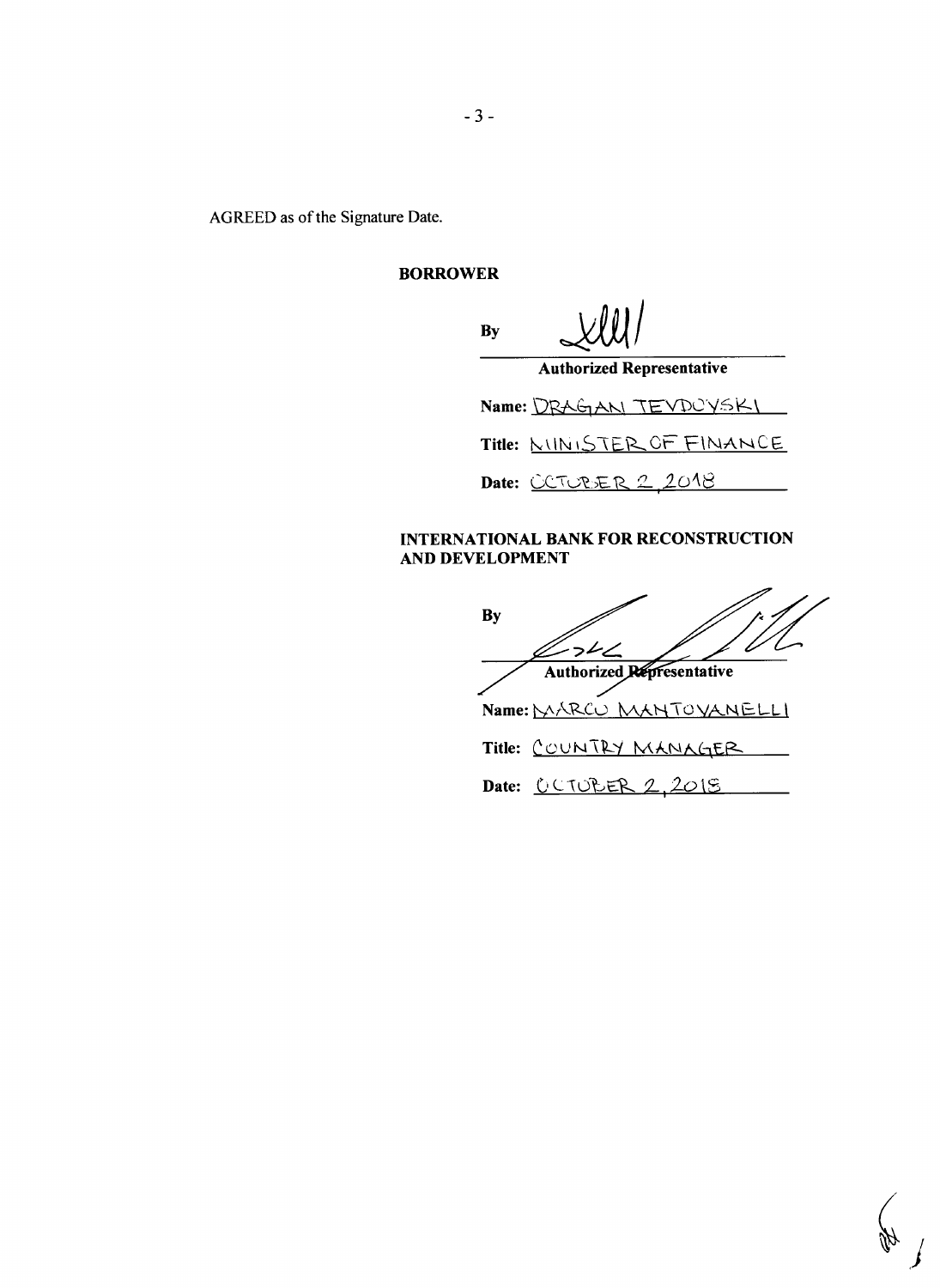#### **SCHEDULE 1**

#### **Project Description**

The objective of the Project is to expand access to and improve the quality of social services, including preschool services, for Vulnerable Groups.

#### **Part 1: Promoting social inclusion through improved access to social benefits and services**

Strengthening the overall social protection delivery system for improved access to services **by** existing social assistance recipients and **by** Vulnerable Groups, through provision of:

- (a) technical assistance for social services policy development and implementation, including through the: (i) implementation of a needs assessment; (ii) development of standards and accreditation and licensing processes for social service providers; and (iii) development of social and child protection laws, regulations and guidelines;
- **(b)** (i) Grants for Social Services Subprojects designed to develop non-institutional social services including: immediate social service, assistance to a person or family, home care, day care, temporary care, placement in foster families, placement in a small group home, and assisted living and (ii) advice for the preparation of Social Services Subproject proposals and the carrying out of an assessment on municipal social services needs and demand;
- **(c)** support for the development of a social welfare information system that integrates CBMIS and LIRIKUS; and
- **(d)** support for the: (i) carrying out of capacity building activities on social assistance policy revisions and development; (ii) carrying out of capacity building activities including for the design, implementation, and analysis of evaluations and survey data; and (iii) carrying out rehabilitation works, including provision of relevant equipment, of selected offices within MLSP, CSW and other Borrower's agencies involved in the provision of social services.

#### **Part 2: Expanding the access to and improving the quality of preschool services**

Increasing the number of classrooms in preschools and improving **the** quality **of** preschool service delivery through provision of:

(a) (i) Grants for Infrastructure Subprojects; (ii) advice to Selected Municipalities for the design of Infrastructure Subproject proposals; (iii) support for the construction of a selected number of pre-schools and rehabilitation of selected existing infrastructure to be used as preschools, including relevant equipment, teaching and learning materials; and (iv) advice for the development of a Grants Operational Manual;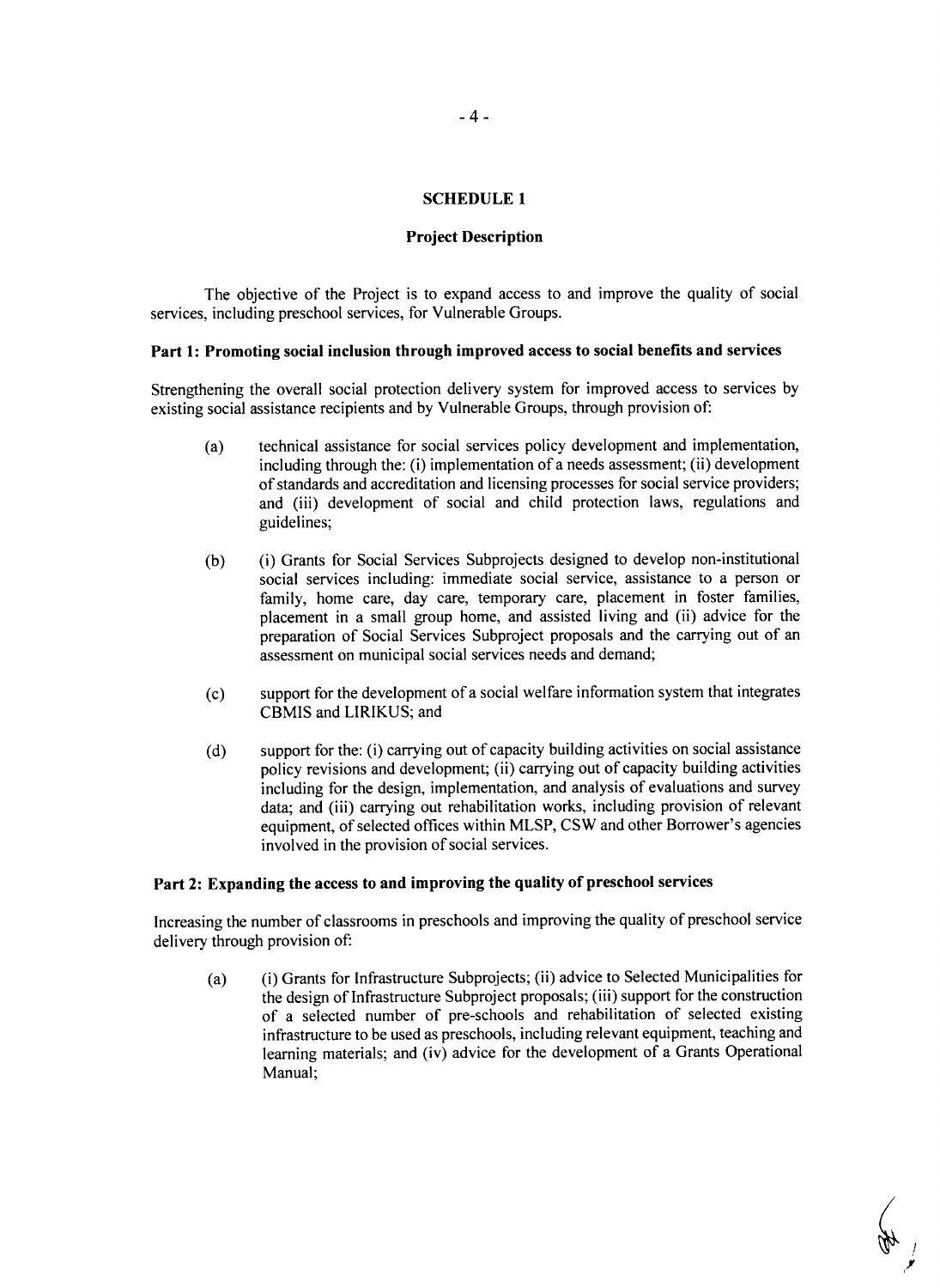- **(b)** support for the carrying out of construction or rehabilitation works, including provision of relevant equipment for about five **(5)** innovative preschool centers in the cities of Skopje, Tetovo, Stip, and Bitola;
- **(c)** support for the carrying out of outreach activities for families, including those belonging to Vulnerable Groups;
- **(d)** support for: (i) strengthening pre-service and in-service teacher capacity building programs, development of new preschool teachers' required competencies, and implementation of preschool teachers' capacity building program; (ii) carrying out capacity building activities for **ECEC** preschool administrators and other decisionmakers; (iii) developing materials for age-appropriate teaching and learning; and (iv) enhancing **ECEC** quality assurance mechanisms; and
- (e) support for developing a per-student funding formula that improves teaching quality.

## **Part 3: Project management, monitoring and evaluation**

Providing of support for carrying out Project management, and monitoring and evaluation activities including:

- (a) establishment and operation of the **PMU** including provision of Operating Costs;
- **(b)** development and implementation of a monitoring and evaluation system for the Project; and
- **(c)** development and carrying out of a public awareness campaign to inform Vulnerable Groups of available social assistance benefits and services, including the application process requirements.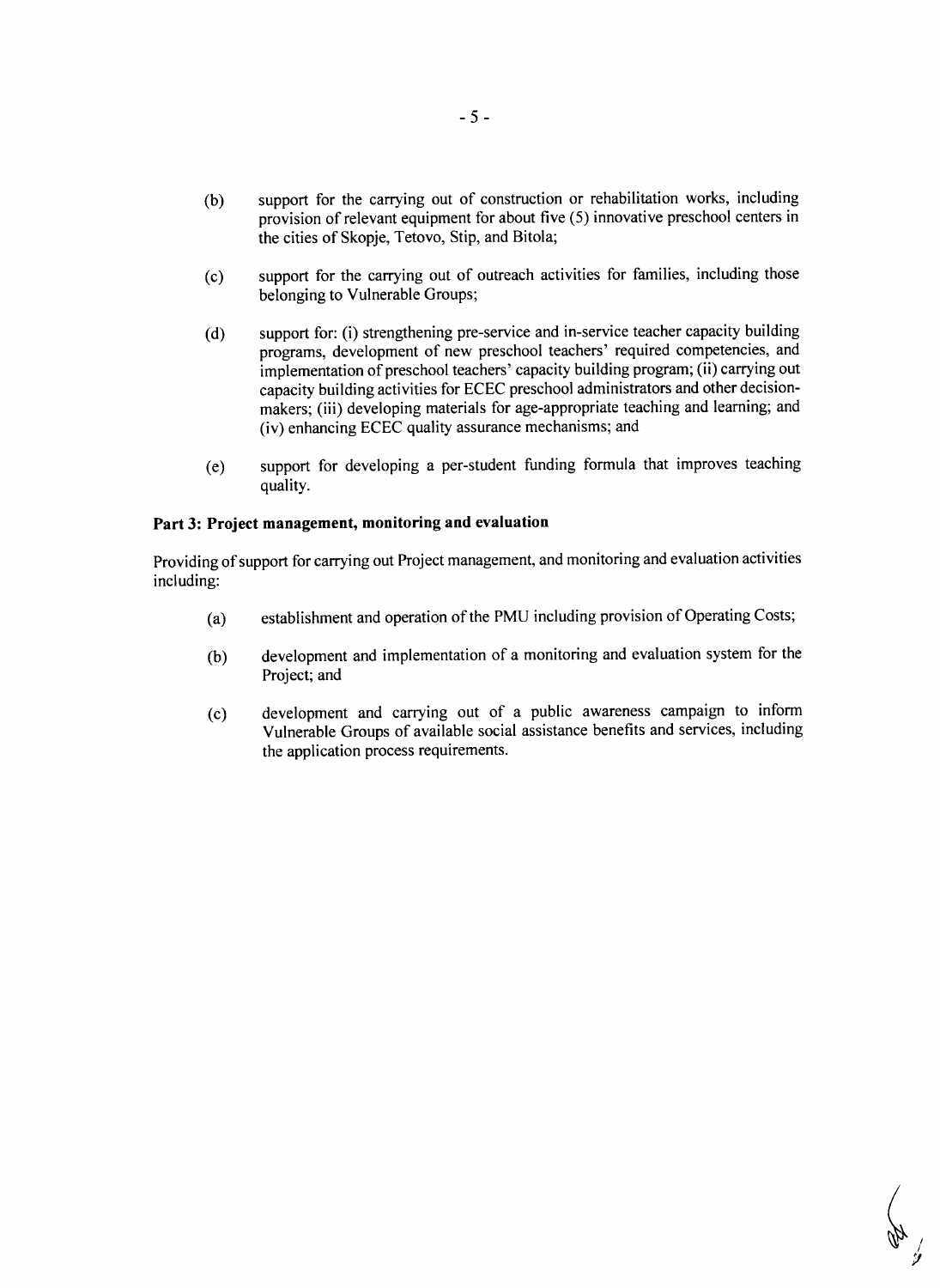#### **SCHEDULE 2**

#### **Project Execution**

#### **Section I. Implementation Arrangements**

#### **A. Institutional Arrangements**

- 1. The Borrower shall establish, operate and maintain, at all times during Project implementation, the **PMU,** with a structure, functions, resources and responsibilities (including the responsibility to assist in the implementation of the Project), all satisfactory to the Bank.
- 2. The Borrower shall ensure that the **PNU** is, at all times during Project implementation, adequately staffed, including headed **by** a Project Director, and assisted **by,** inter alia, a project manager, a procurement specialist, a financial management specialist, a monitoring and evaluation specialist, an environmental specialist, a social safeguards specialist, a grant coordinator, an information technology manager, two coordinators each for Part **I** and Part 2, a civil engineer and an architect, all with terms of reference, qualifications and experience acceptable to the Bank.
- **3.** Not later than three months after the Effective Date, the Borrower, through MLSP, shall establish, and thereafter maintain throughout the implementation of the Project, a Grant Approval Committee **1,** to be responsible for the evaluation of Social Services Subproject proposals and final selection of Social Services Sub projects with composition, functions, responsibilities and resources acceptable to the Bank, as further detailed in the Grants Operational Manual.
- 4. Not later than three months after the Effective Date, the Borrower, through MLSP, shall establish, and thereafter maintain throughout the implementation of the Project, a Grant Approval Committee 2, to be responsible for the evaluation of Infrastructure Subproject proposals and final selection of Infrastructure Subprojects of the Project, with composition, functions, responsibilities and resources acceptable to the Bank, as further detailed in the Grants Operational Manual.

## B. Subprojects

- <sup>1</sup>**.** The Borrower, through MLSP, shall make Infrastructure Grants and Social Services Grants to Selected Municipalities to carry out Subprojects in accordance with eligibility criteria and procedures acceptable to the Bank and detailed in the Grants Operational Manual which shall be prepared and adopted **by** the Borrower, through MLSP, including criteria, rules, methods, guidelines, standard documents and procedures for the implementation of the Grants for Subprojects ("Grants Operational Manual").
- 2. Subprojects involving: (a) acquisition of land; or **(b)** Involuntary Resettlement; or (c) acquisition of used or second-hand equipment and furniture shall not be eligible for financing under the Project, either **by** Loan or Borrower counterpart proceeds.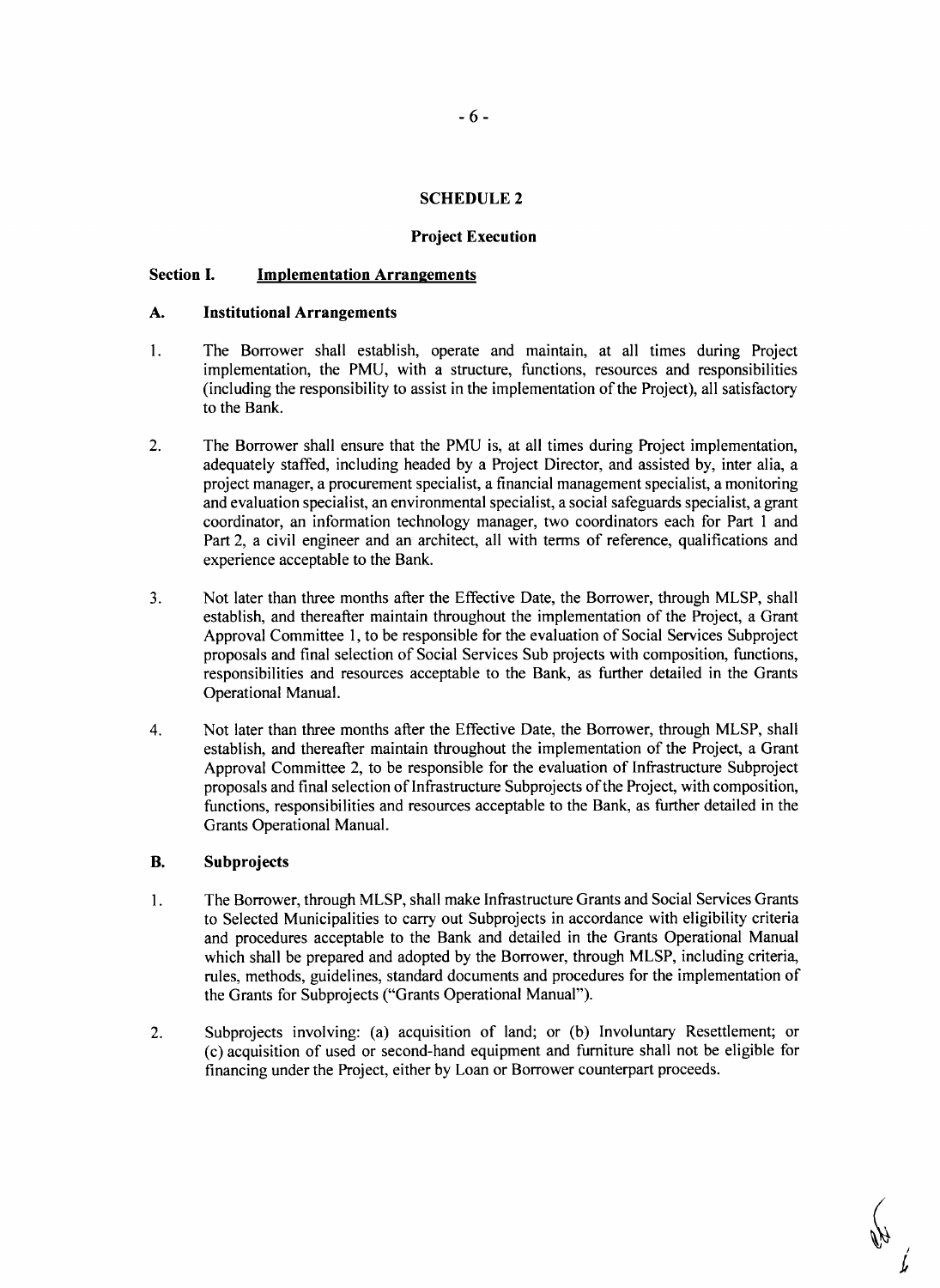- **3.** The Borrower, through MLSP, shall make each Grant under a Grant Agreement with the respective Selected Municipality on terms and conditions approved **by** the Bank, which shall include the following:
	- (a) The Selected Municipality shall ensure that the Grant funds are used exclusively for the purposes specified for a Subproject approved **by** the respective Grant Approval Committee;
	- **(b)** The Grants shall be denominated in *Denars;*
	- **(c)** The Borrower, through MLSP, shall obtain rights adequate to protect its interests and those of the Bank, including the right to:
		- (i) suspend or terminate the right of a Selected Municipality to use the proceeds of a Grant, or obtain a refund of all or any part of the amount of a Grant then withdrawn, upon the Selected Municipality's failure to perform any of its obligations under a Grant Agreement; and
		- (ii) require each Selected Municipality to:
			- **(A)** carry out the relevant Subproject with due diligence and efficiency and in accordance with sound technical, economic, financial, managerial, environmental, and social standards and practices satisfactory to the Bank, including in accordance with the provisions of the Anti-Corruption Guidelines applicable to recipients of proceeds other than the Borrower, and with the Grants Operational Manual;
			- (B) provide, promptly as needed, the resources required for the purpose;
			- **(C)** procure the goods, works and services to be financed out of the Grant in accordance with the provisions of this Agreement and the Grants Operational Manual;
			- **(D)** maintain policies and procedures adequate to enable it to monitor and evaluate in accordance with indicators acceptable to the Bank, the progress of a Subproject and the achievement of its objectives;
			- **(E) (1)** maintain a financial management system and prepare financial statements in accordance with consistently applied accounting standards acceptable to the Bank, both in a manner adequate to reflect the operations, resources and expenditures related to a Subproject; and (2) at the Bank's or the Borrower's request, have such financial statements audited **by** independent auditors acceptable to the Bank, in accordance with consistently applied auditing standards acceptable to the Bank, and promptly furnish the statements as so audited to the Borrower and the Bank;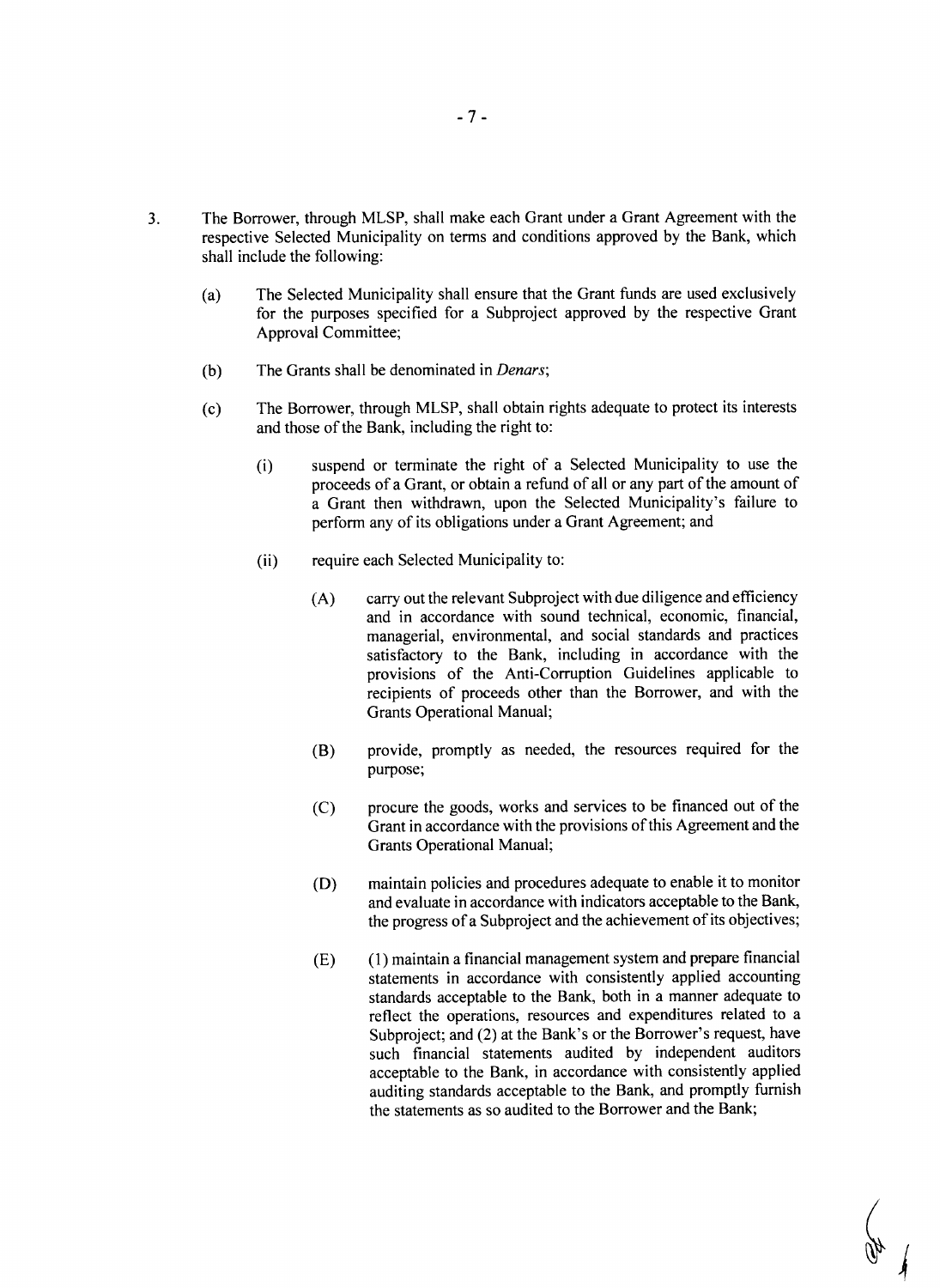- (F) enable the Borrower and the Bank to inspect the Subproject, its operation and any relevant records and documents;
- **(G)** prepare and furnish to the Borrower and the Bank all such information as the Borrower or the Bank shall reasonably request relating to the foregoing; and
- (H) commit to: **(1)** provide reasonable maintenance; (2) carry out the connection of required utilities; **(3)** pay recurrent utility bills; and (4) assure adequate staffing in respect of any Infrastructure Subproject.
- 4. The Borrower, through MLSP, shall exercise its rights and carry out its objectives under each Grant Agreement in such manner as to protect the interests of the Borrower and the Bank and to accomplish the purposes of the Project. Except as the Bank shall otherwise agree, the Borrower shall not assign, amend, abrogate or waive any Grant Agreement or any of its provisions.

## **C.** Project Operational Manual

- <sup>1</sup>**.** The Borrower shall prepare and carry out the Project in accordance with the Grants Operational Manual and a separate manual satisfactory to the Association ("Project Operational Manual" or "POM"), which shall set forth rules, methods, guidelines, standard documents, and procedures for carrying out the Project, including, *inter alia,* the following provisions:
	- (a) the detailed description of Project implementation activities, their sequencing and prospective timetable;
	- **(b)** the detailed institutional arrangements for the implementation of the Project;
	- (c) the Project administrative, financial management, disbursement, procurement, environmental, and social safeguards requirements and procedures;
	- **(d)** the Project performance indicators and the procedures for the monitoring and evaluation of the Project;
	- (e) the **ESMF,** and the RPF;
	- **(f)** the detailed arrangements and procedures for a grievance redress mechanism; and
	- **(g)** the code of conduct to be included in any agreement with contractors, subcontractors or consultants hired to carry out activities under the Project.
- 2. In case of any conflict between the terms of the Project Operational Manual or Grants Operational Manual and those of this Agreement, the terms of this Agreement shall prevail.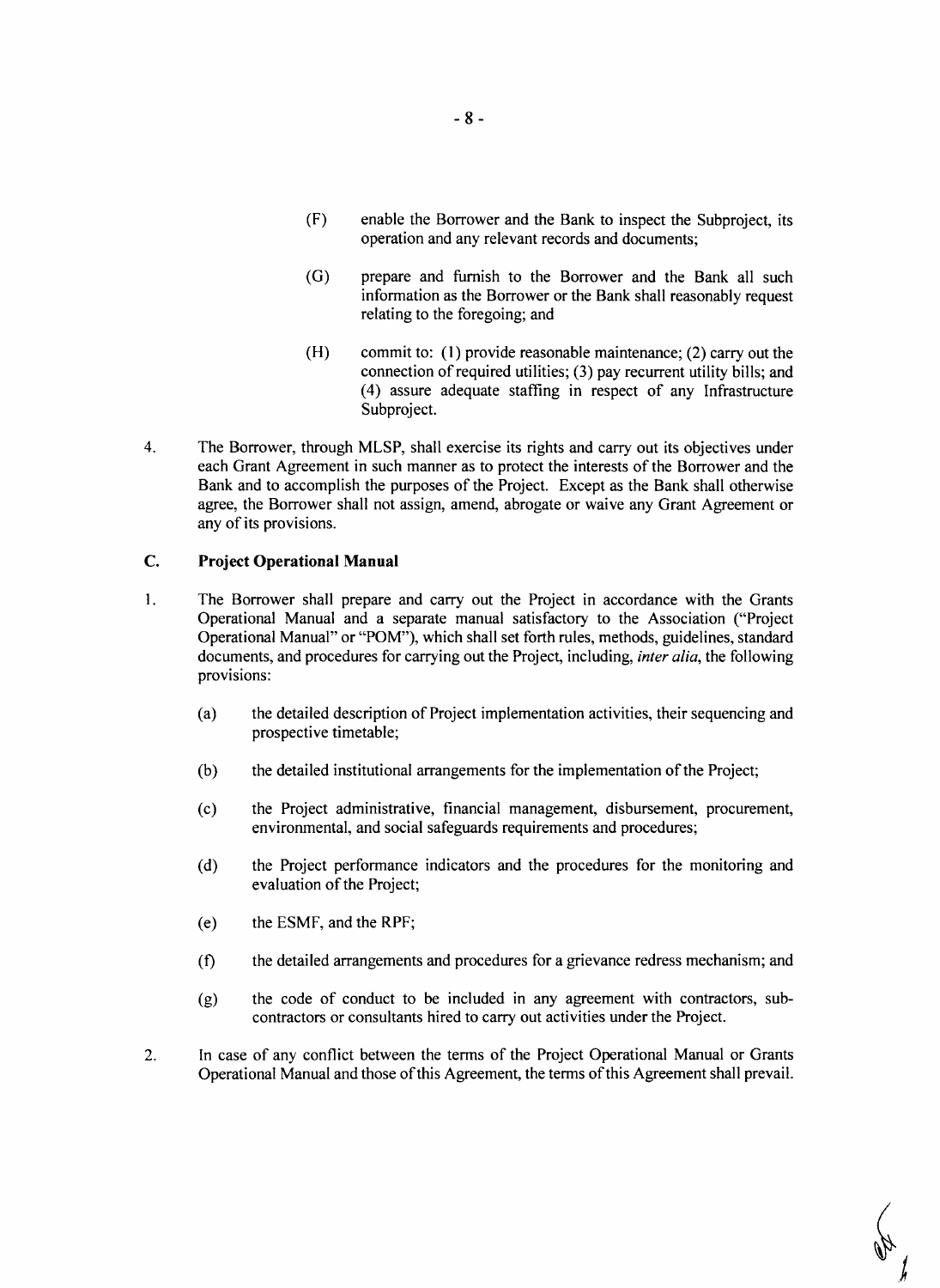## **D.** Safeguards

**I.** The Borrower shall ensure that the Project is carried out with due regard to appropriate health, safety, social, and environmental standards and practices, and in accordance with the Safeguards Instruments.

2. The Borrower shall ensure that the obligation to comply with the relevant Safeguard Instruments is incorporated: (a) in the contracts between the Borrower and the relevant contractor[s] and any entity (including any engineer) supervising the Project's and the Subproject's civil works; and (b) in the contracts between the relevant contractor<sup>[s]</sup> and the contractors' subcontractors.

**3.** Except as the Bank shall otherwise agree, the Borrower shall ensure, and cause to ensure, that none of the provisions of the Safeguard Instruments is abrogated, amended, repealed, suspended or waived. In case of any inconsistencies between the provisions of any of the Safeguard Instruments and the provisions of this Agreement, the provisions of this Agreement shall prevail.

4. Without limitation upon its other reporting obligations under this Agreement, the Borrower shall:

- a) take all measures necessary on its part to regularly collect, compile, and submit to the Bank, and promptly in a separate report whenever the Bank may require, information on the status of compliance with the Safeguards Instruments. Such information shall include: (i) measures taken in furtherance of the Safeguards Instruments; (ii) conditions, if any, which interfere or threaten to interfere with the smooth implementation of the Safeguards Instruments; and (iii) remedial measures taken or required to be taken to address such conditions;
- **b)** promptly furnish to the Bank a copy of each quarterly progress report prepared and submitted **by** any entity (including any engineer) supervising the Project's civil works, the Project's contractors and/or subcontractors; and
- **c)** promptly upon receipt, the Borrower shall furnish to the Bank any notification received from any entity (including any engineer) supervising the Project's civil works, the Project's contractors and/or subcontractors regarding any incident that have might occurred during Project implementation.

**5.** The Borrower shall maintain, throughout Project implementation, and publicize the availability of a grievance redress mechanism, in form and substance satisfactory to the Bank, to hear and determine fairly and in good faith all complaints raised in relation to the Project, and take all measures necessary to implement the determinations made **by** such mechanism in a manner satisfactory to the Bank.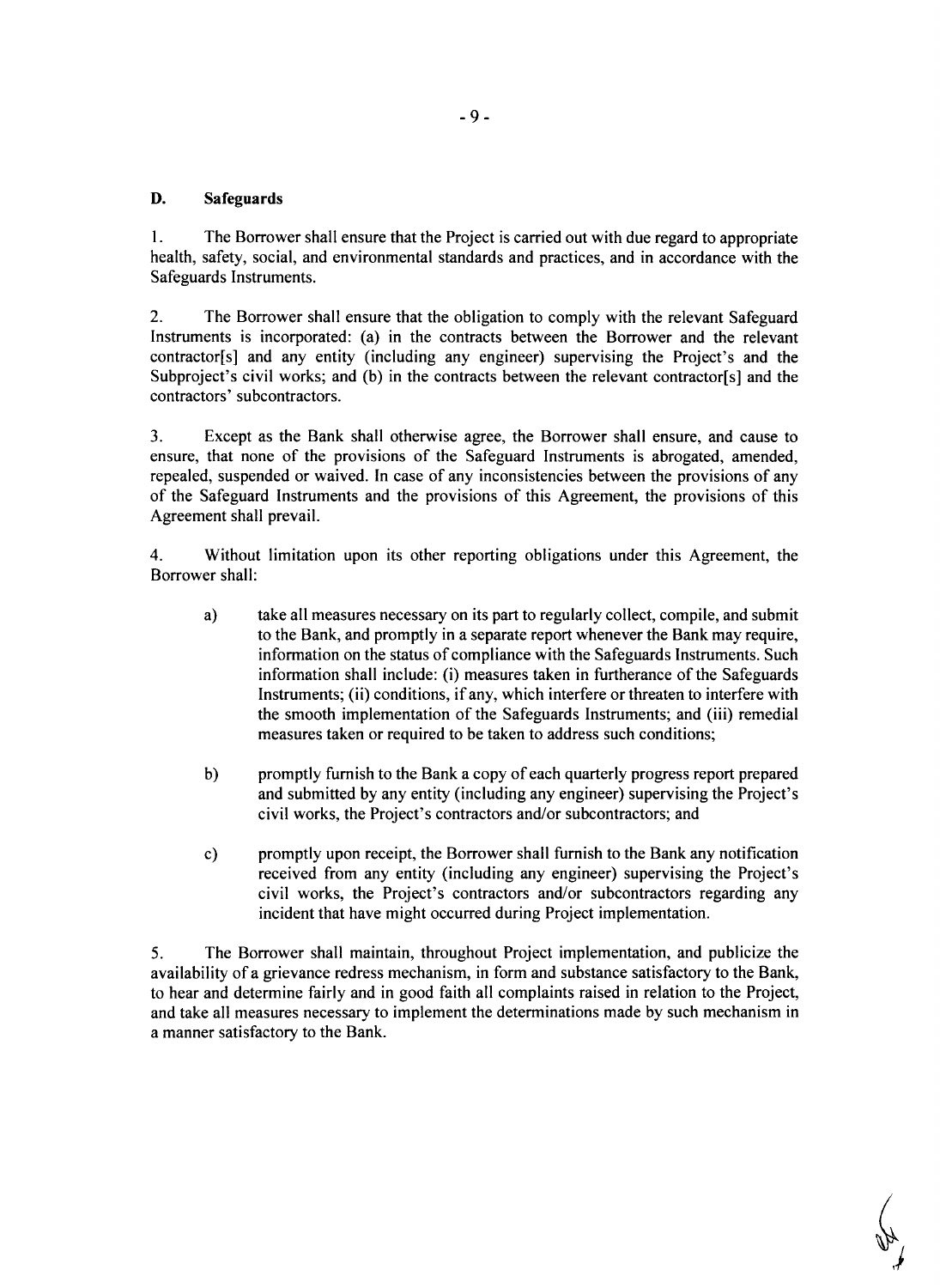## **Section II. Project Monitoring. Reporting and Evaluation**

The Borrower shall furnish to the Bank each Project Report not later than one month after the end of each calendar year, covering the calendar year.

## **Section III. Withdrawal of Loan Proceeds**

## **A. General**

Without limitation upon the provisions of Article II of the General Conditions and in accordance with the Disbursement and Financial Information Letter, the Borrower may withdraw the proceeds of the Loan to: (a) finance Eligible Expenditures; and **(b)** pay: (i) the Front-end Fee and (ii) each Interest Rate Cap or Interest Rate Collar premium; in the amount allocated and, if applicable, up to the percentage set forth against each Category of the following table:

| Category                                                                                                                                              | <b>Amount of the Loan</b><br><b>Allocated</b><br>(expressed in EURO) | Percentage of Expenditures to<br>be financed<br>(inclusive of Taxes)                                                                   |
|-------------------------------------------------------------------------------------------------------------------------------------------------------|----------------------------------------------------------------------|----------------------------------------------------------------------------------------------------------------------------------------|
| (1)<br>Goods, works, non-<br>consulting services,<br>Training, consulting<br>services and Operating<br>Costs under the Project<br>(except for Grants) | 9,213,250                                                            | 100%                                                                                                                                   |
| (2)<br>Grants                                                                                                                                         | 19,415,000                                                           | 100%                                                                                                                                   |
| Front-end Fee<br>(3)                                                                                                                                  | 71,750                                                               | payable<br>Amount<br>pursuant to<br>Section 2.03 of this Agreement in<br>accordance with Section 2.07 (b)<br>of the General Conditions |
| (4)<br>Interest Rate Cap or<br><b>Interest Rate Collar</b><br>premium                                                                                 | 0                                                                    | Amount due<br>pursuant<br>to<br>Section 4.05 (c) of the General<br>Conditions                                                          |
| <b>TOTAL AMOUNT</b>                                                                                                                                   | 28,700,000                                                           |                                                                                                                                        |

### B. **Withdrawal Conditions; Withdrawal Period**

- **1.** Notwithstanding the provisions of Part **A** above, no withdrawal shall be made:
	- (a) for payments made prior to the Signature Date; or
	- **(b)** under Category (2) unless the Grants Operational Manual has been adopted **by** the Borrower, through MLSP, in accordance with Section I.B.1 of this Schedule and acceptable to the Bank.
- 2. The Closing Date is June **30,** 2024.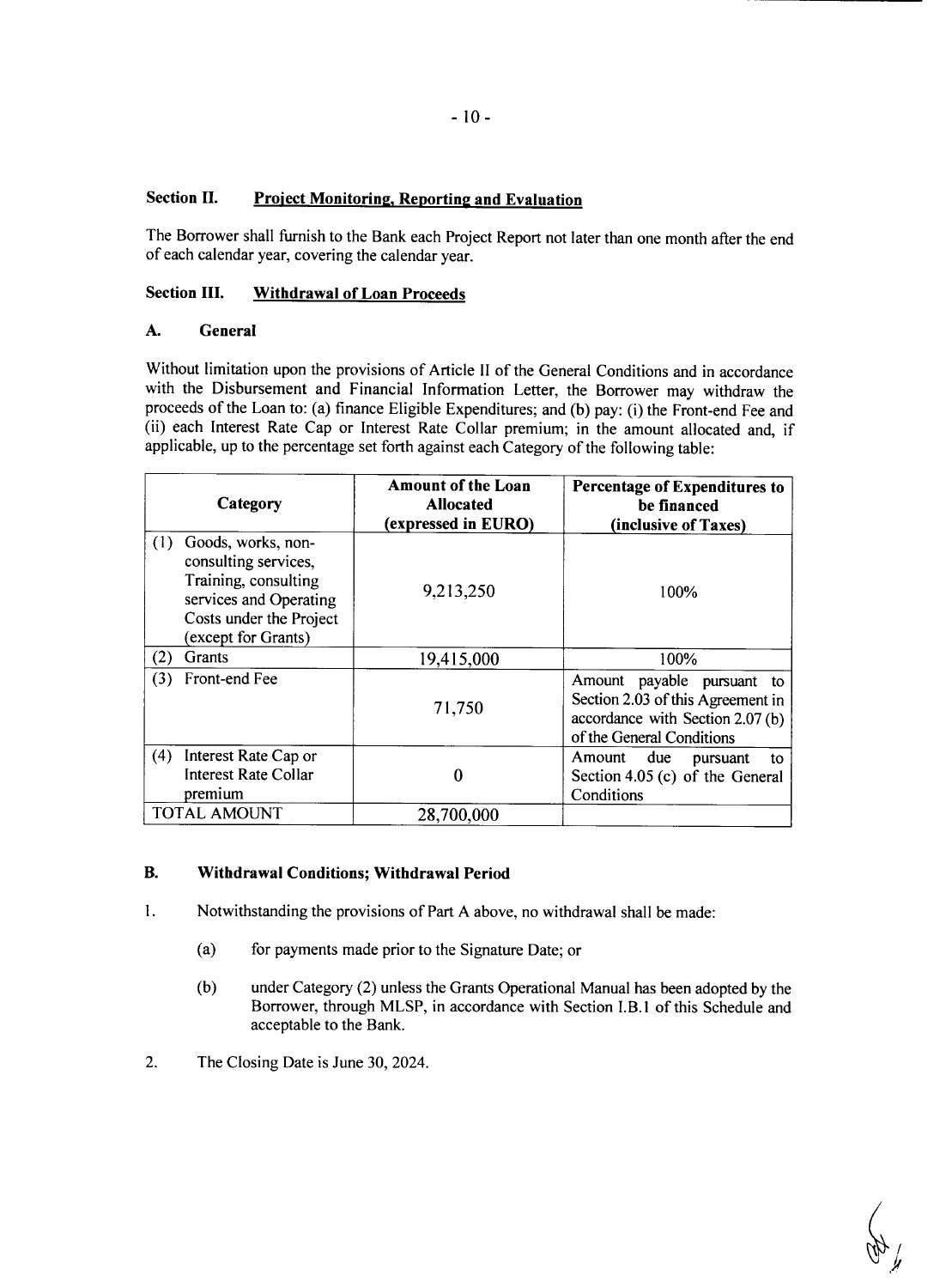## **SCHEDULE 3**

## **Commitment-Linked Amortization Repayment Schedule**

The following table sets forth the Principal Payment Dates of the Loan and the percentage of the total principal amount of the Loan payable on each Principal Payment Date ("Installment Share").

## **Level Principal Repayments**

| <b>Principal Payment Date</b>  | <b>Installment Share</b> |
|--------------------------------|--------------------------|
| On each May 15 and November 15 |                          |
| Beginning November 15, 2023    | 5%                       |
| through May $15, 2033$         |                          |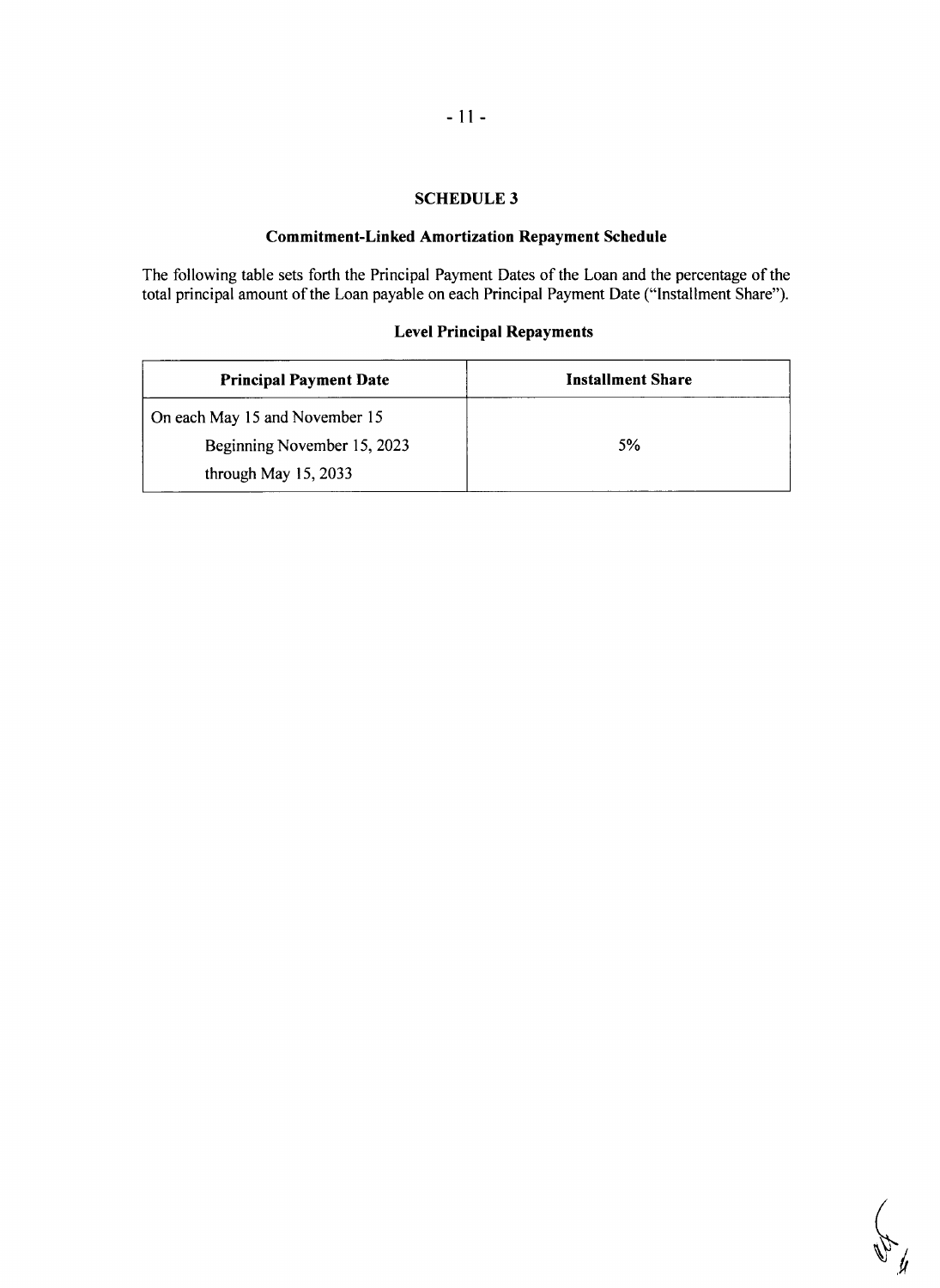#### **APPENDIX**

#### **Section I. Definitions**

- 1. "Affected Person" means a person or entity who, on account of the execution of the Project and/or Subprojects, has experienced or would experience direct economic and social impacts caused **by:** (i) the involuntary taking of land resulting in: **(A)** relocation or loss of shelter; (B) loss of assets or access to assets; or **(C)** loss of income sources or means of livelihood, whether or not such person must move to another location; or (ii) the involuntary restriction of access to legally designated parks and protected areas, resulting in adverse impacts on the livelihood of such person; and, "Affected Persons", means more than one such Affected Person.
- 2. "Anti-Corruption Guidelines" means, for purposes of paragraph **5** of the Appendix to the General Conditions, the "Guidelines on Preventing and Combating Fraud and Corruption in Projects Financed **by** IBRD Loans and **IDA** Credits and Grants", dated October **15, 2006** and revised in January 2011 and as of July **1, 2016.**
- **3.** "Category" means a category set forth in the table in Section **III.A** of Schedule 2 to this Agreement.
- 4. "CBMIS" means the Borrower's Cash Benefit Management Information System.
- **5.** "CSW" means Center for Social Work, the Borrower's decentralized unit within MLSP in charge of administering social and child protection benefits and services, or any successor thereto acceptable to the Bank.
- **6.** "Denars" means the Borrower's lawful currency.
- **7. "ECEC"** means early childhood education and care.
- **8.** "Environmental and Social Management Framework" or **"ESMF"** means the instrument, prepared **by** the Borrower, satisfactory to the Bank, and disclosed on the Bank's website on May **16, 2018** setting out the principles, rules, guidelines, and procedures to screen and assess the environmental and social impacts (including health and safety issues) of the Project (including Subprojects activities which will be identified and appraised during Project implementation) and containing measures and plans to avoid, minimize, mitigate and/or offset adverse impacts and/or reduce said adverse impacts to acceptable levels, and enhance positive impacts, provisions for estimating and budgeting the costs of such measures, and information on the agency or agencies responsible for addressing project impacts, as said instrument may be amended from time to time with the Bank's prior written agreement.
- **9.** "Environmental and Social Management Plan" or **"ESMP"** means the instrument prepared **by** the Borrower as required **by** the **ESMF** and satisfactory to the Bank, which details: (a) the measures to be taken during the implementation and operation of the Project to avoid, minimize, mitigate or offset adverse environmental and social impacts (including health and safety issues), or to reduce them to acceptable levels; and **(b)** the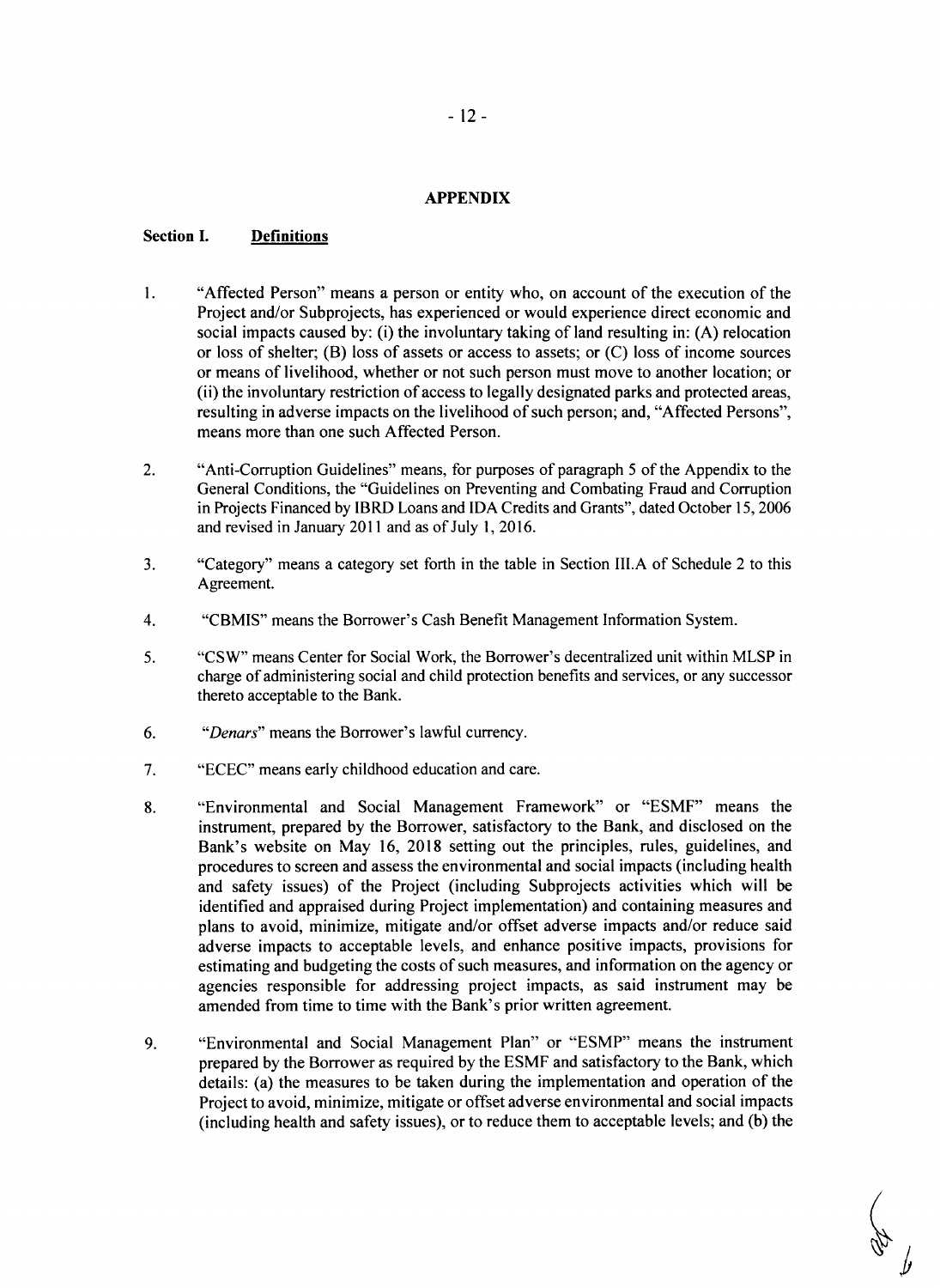actions needed to implement these measures, as said instrument may be amended from time to time with the Bank's prior written agreement.

- **10.** "General Conditions" means the "International Bank for Reconstruction and Development General Conditions for IBRD Financing, Investment Project Financing", dated July 14, **2017.**
- **11.** "Grants" means collectively Infrastructure Grants and Social Services Grants and "Grant" means any such Grant.
- 12. "Grants Approval Committee" means the committee referred to in Section **I.A.3** or 4, as applicable.
- **13.** "Grants Operational Manual" means the manual to be adopted **by** the Borrower in a manner satisfactory to the Bank, through MLSP, in accordance with Section I.B. **I** of Schedule 2 to this Agreement, as such manual may be amended from time to time with the prior written approval of the Bank.
- 14. "Infrastructure Grant" means a grant made or to be made **by** the Borrower, through the MLSP, to a Selected Municipality out of the proceeds of the Loan for the carrying out of an Infrastructure Subproject under Part 2(a)(i) of the Project.
- <sup>15.</sup> "Infrastructure Subproject" means a specific activity to be financed under Part 2(a)(i) of the Project which is identified and appraised during the implementation of the Project. selected in accordance with the provisions of this Agreement and the Grants Operational Manual, and proposed to be financed with the proceeds of the Loan.
- **16.** "Involuntary Resettlement" means the impact of an involuntary taking of land, which taking causes affected persons to have their: (i) standard of living adversely affected; or (ii) right, title or interest in any house, land (including premises, agricultural and grazing land) or any other fixed or movable asset acquired or possessed, temporarily or permanently; or (iii) access to productive assets adversely affected, temporarily or permanently; or (iv) business, occupation, work or place of residence or habitat adversely affected, temporarily or permanently.
- **17.** "Law on Social Protection" means the Borrower's law on social protection published in the Official Gazette No. 148/2013 dated October **29, 2013** as amended to present date.
- **18.** "LIRIKUS" means *Lica Izlozeni na Rizik i Korinici na Uslugi,* the Borrower's information system for social services.
- **19.** "MLSP" means the Borrower's Ministry of Labor and Social Policy, and any successor thereto.
- 20. "Operating Costs" means the incremental expenses incurred **by** the Project Management Unit, on account of Project implementation, which would not exist absent the Project, and includes the costs for office rent, operation and maintenance of vehicles, office equipment and supplies, communication costs, support for information systems, translations, bank charges, travel and *per diem* costs related to the Project, office administration costs, and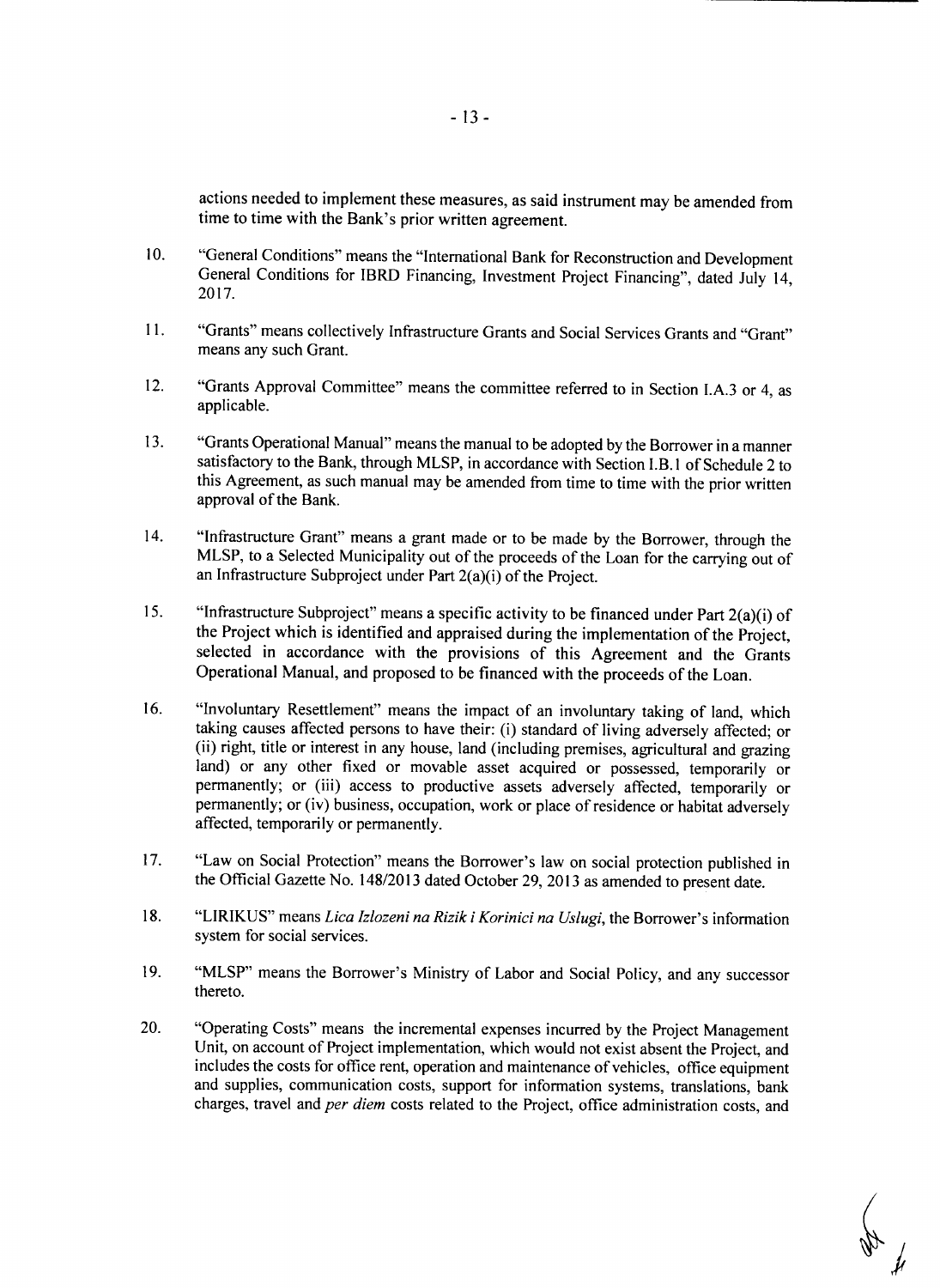other reasonable expenditures directly associated with the carrying out of the Project, as agreed **by** the Bank; and based on an annual budget acceptable to the Bank.

- 21. **"PMU"** means the project management unit established within MLSP.
- 22. "Procurement Regulations" means, for purposes of paragraph *85* of the Appendix to the General Conditions, the "World Bank Procurement Regulations for IPF Borrowers", dated July **2016,** revised November **2017.**
- **23.** "Project Operational Manual" means the Borrower's manual, satisfactory to the Bank, referred to in Section **C. I** of Schedule 2 to this Agreement, as such manual may be amended from time to time with the prior written approval of the Bank.
- 24. "Resettlement Action Plan" or "RAP" means the instrument adopted **by** the Borrower which includes the principles, procedures, organizational arrangements and budget to implement the resettlement related activities under the Project, or under Parts of the Project including under Subprojects, as said resettlement action plan may be revised from time to time with the prior written agreement of the Bank; and "RAPs" means, collectively, all such RAPs.
- *25.* "Resettlement Policy Framework" or "RPF" means the instrument prepared and adopted **by** the Borrower, satisfactory to the Bank, and disclosed on the Bank's website on May 14, **2018** which sets out the resettlement principles, organizational arrangements (including consultation and budget), and design criteria to be applied to resettlement related Project and Subproject activities to be prepared during Project implementation, as such framework may be amended from time to time with the prior written agreement of the Bank.
- **26.** "Safeguards Instruments" means collectively the **ESMF,** the ESMPs, the RPF and the RAPs and "Safeguard Instrument" means any of such Safeguards Instruments.
- **27.** "Selected Municipality" means a municipality selected to receive a Grant from the Borrower.
- **28.** "Signature Date" means the later of the two dates on which the Borrower and the Bank signed this Agreement and such definition applies to all references to "the date of the Loan Agreement" in the General Conditions.
- **29.** "Social Services Grant" means a grant made or to be made **by** the Borrower, through the MLSP, to a Selected Municipality out of the proceeds of the Loan for the carrying out of a Social Services Subproject under Part **1(b)** of the Project.
- **30.** "Social Services Subproject" means a specific activity to be financed under Part 1(b)(i) of the Project which is identified and appraised during the implementation of the Project, selected in accordance with the provisions of this Agreement and the Grants Operational Manual, and proposed to be financed with the proceeds of the Loan.